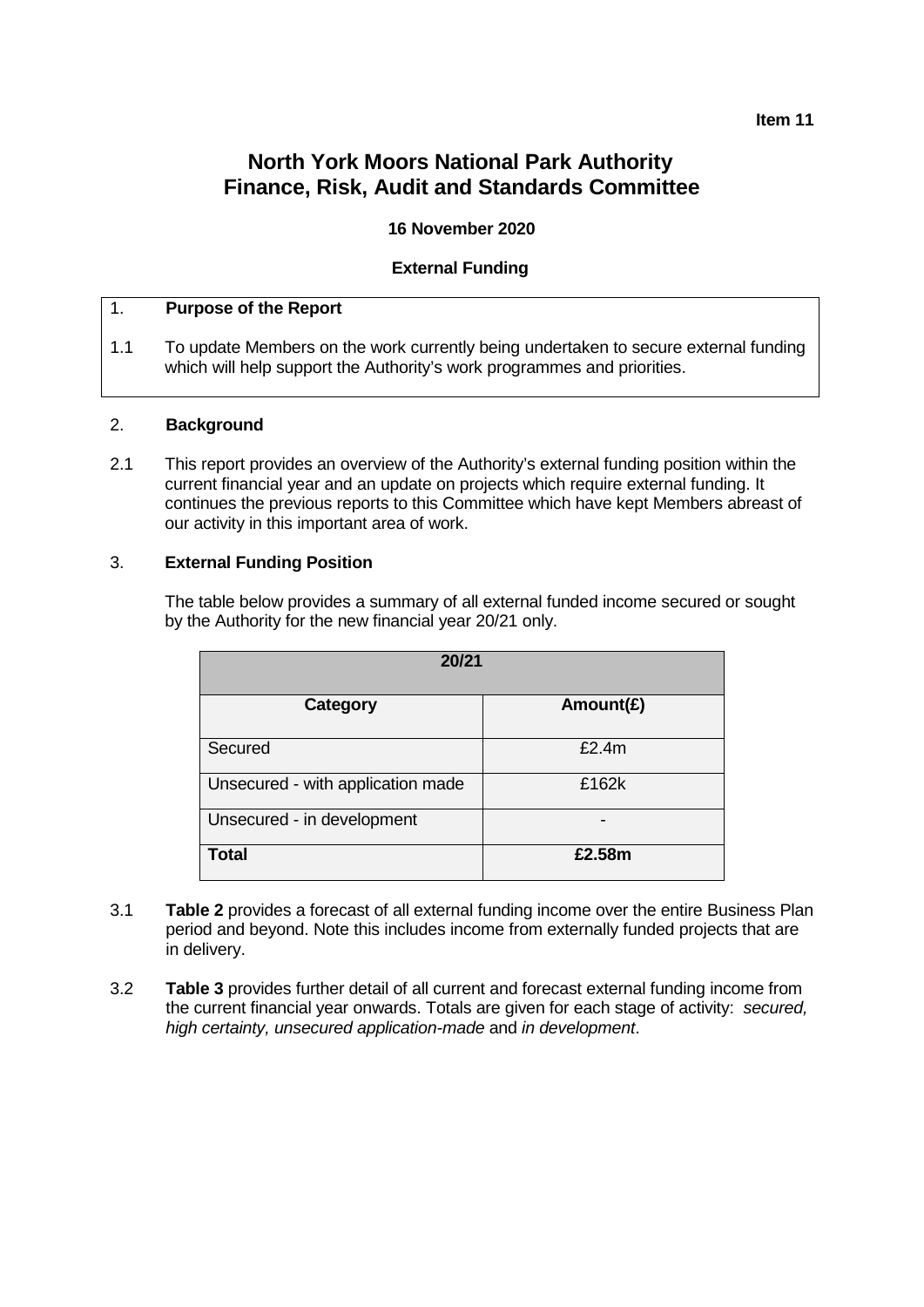**Table 2:** External Funding Income Forecast.

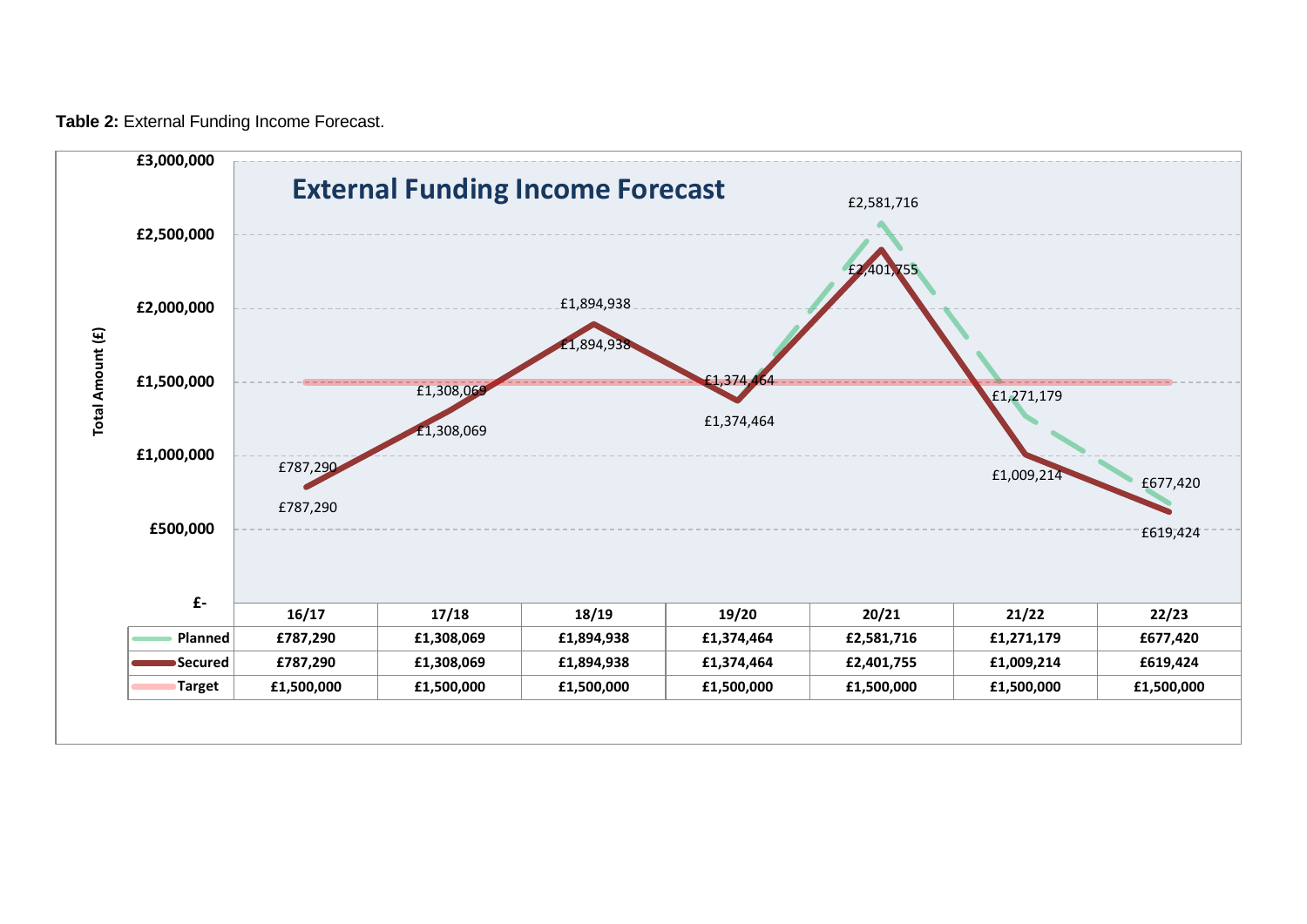**Table 3:** External Funding Income Forecast (Detailed)

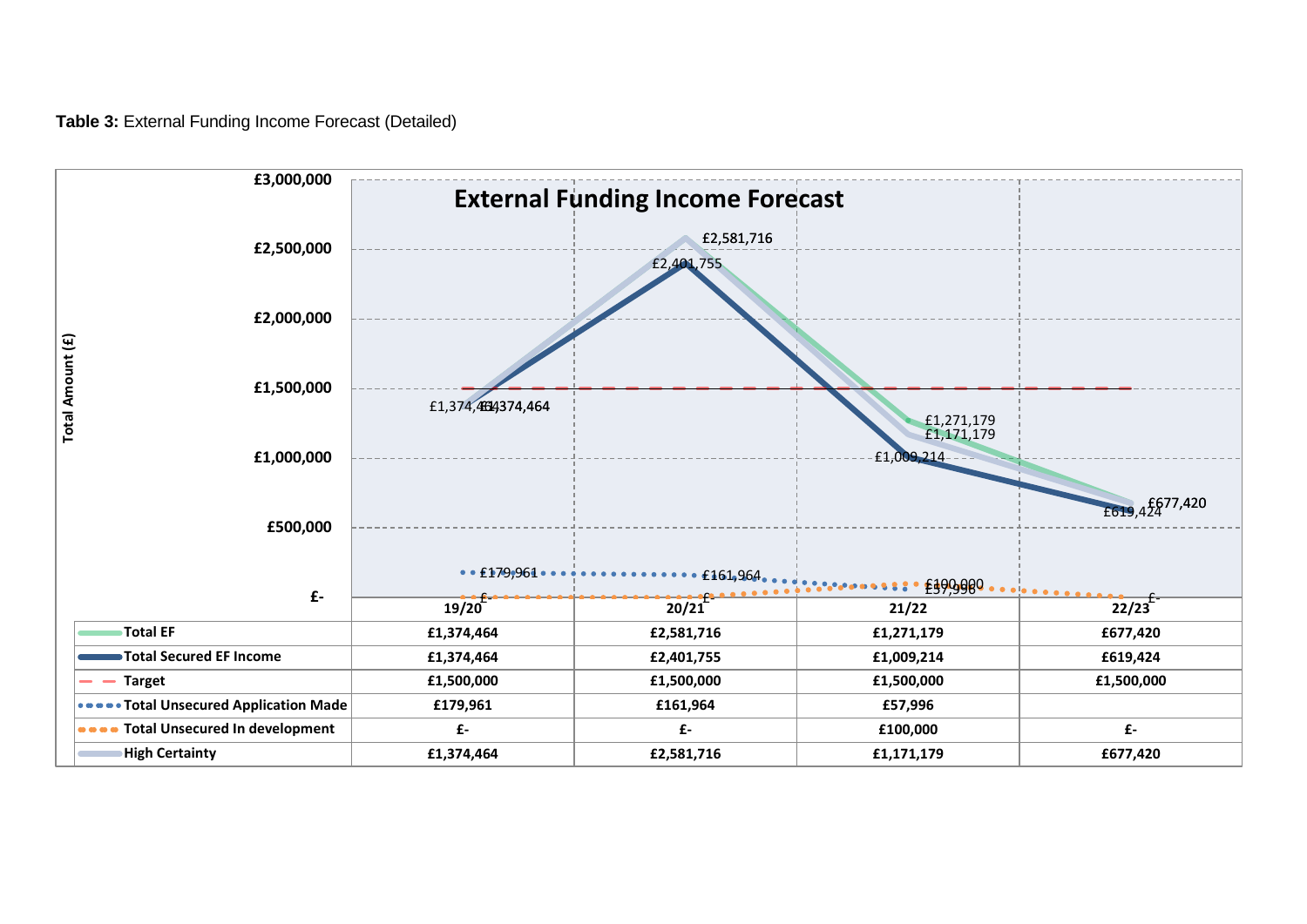## 4. **Current External Funding Activity**

4.1 **Table 4** below provides an update on projects. These reflect the external funding priorities in the Business Plan. Please note that the table does not include some project ideas that are at a very early stage of officer discussions, nor does it include externally funded projects that have been approved and are now in delivery.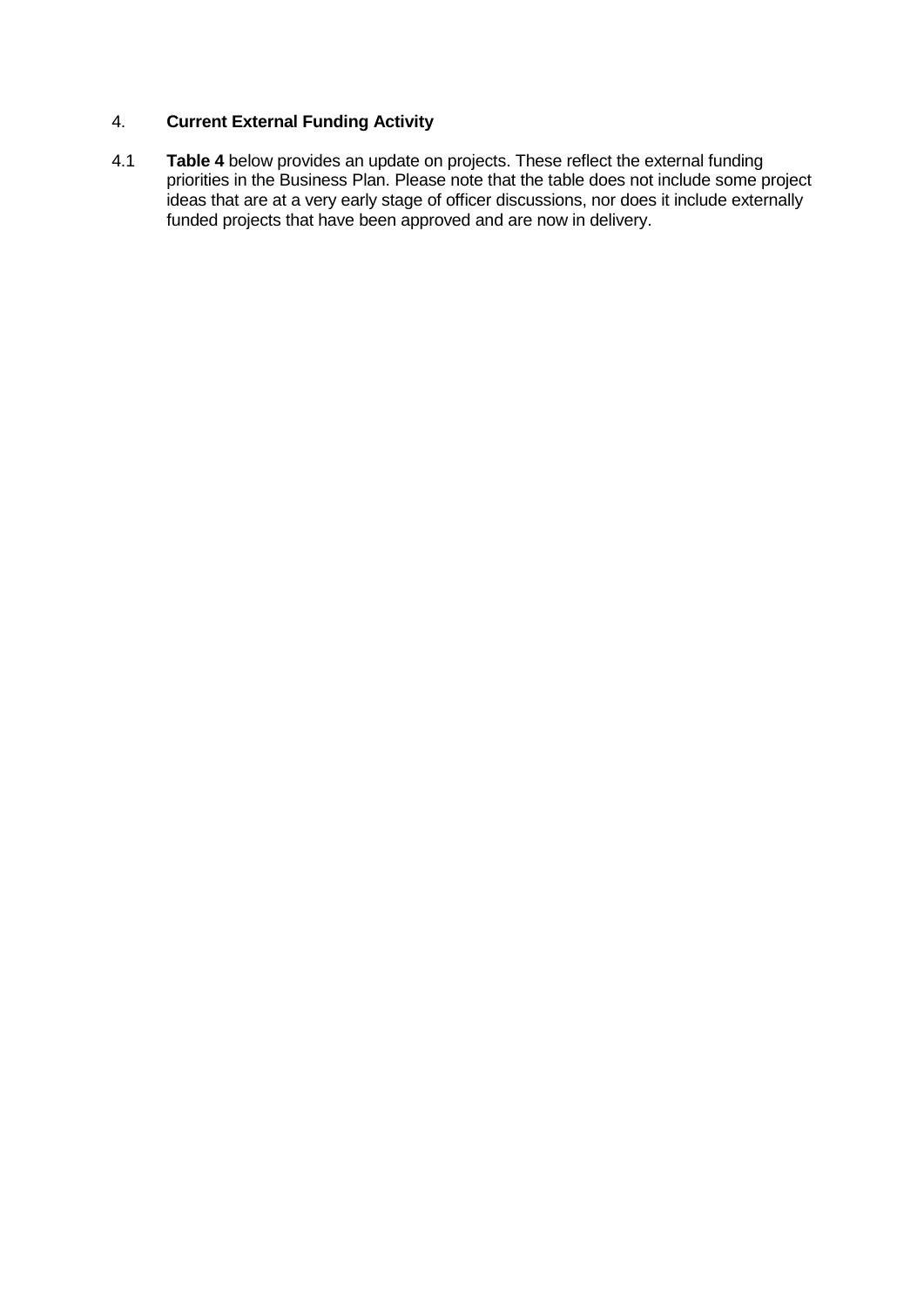**Table 4:** Externally funded projects update showing projects in development, those that have been submitted and are now awaiting a funding decision, and those that have been unsuccessful.

| <b>Project Title</b>                                                   | <b>Brief Description</b>                                                                                                                                                                                                                                                                                | <b>Funder</b>                                     | <b>Partners</b>                                                                          | <b>Strategic Fit</b>                                                                                                                                                            | <b>Staffing Implications</b>                                                                                                                                 | <b>Match</b>                                                                                                                        | <b>Total</b>  | <b>Status</b>                                             |
|------------------------------------------------------------------------|---------------------------------------------------------------------------------------------------------------------------------------------------------------------------------------------------------------------------------------------------------------------------------------------------------|---------------------------------------------------|------------------------------------------------------------------------------------------|---------------------------------------------------------------------------------------------------------------------------------------------------------------------------------|--------------------------------------------------------------------------------------------------------------------------------------------------------------|-------------------------------------------------------------------------------------------------------------------------------------|---------------|-----------------------------------------------------------|
|                                                                        |                                                                                                                                                                                                                                                                                                         |                                                   |                                                                                          |                                                                                                                                                                                 |                                                                                                                                                              | <b>Requirement</b>                                                                                                                  | <b>Income</b> |                                                           |
| North York<br><b>Moors</b><br>National Park -<br><b>Blue Corridors</b> | The project will deliver<br>habitat restoration,<br>water quality<br>improvement work and<br>access improvements<br>within the Rye and Esk.<br>Delivery will take place<br>from 2020 to 2023.                                                                                                           | <b>ERDF</b>                                       | Yorkshire<br>Water, NYCC                                                                 | <b>MP: C4,C5,</b><br>E5, E8, E14-<br>E18, E19,<br>E36-E44<br>U13-U16, U8-<br>U9<br>BP: 3. Rivers:<br>Stage two of<br>Ryevitalise;<br>success of<br><b>Pearl Mussel</b><br>work. | Full time project officer<br>included in bid. Officer<br>time included                                                                                       | £1m total<br>project cost:<br>£501k ERDF<br>£30k NYMNPA<br>£210k s106<br>£130k<br>Yorkshire<br>Water AMP<br>£115k NLHF<br>£15k NYCC | £630k         | Secured<br>Recruitment<br>commencing in<br>November.      |
| Ponds For the<br>Future                                                | The project will carry<br>out restoration of<br>historic farm dew ponds<br>that have been lost or<br>deteriorated over the<br>last 100 years in the<br>southern area of the<br>Park. It will also target<br>ponds in the Yorkshire<br>Wolds via the Yorkshire<br>Wildlife Trust as a<br>deliver partner | Green<br>Recovery<br>Challenge<br>Fund<br>(DEFRA) | North York<br><b>Moors National</b><br>Park Trust,<br>Yorkshire<br><b>Wildlife Trust</b> | MP:<br>E2,E11,E14,<br>E44                                                                                                                                                       | The project will create<br>2 part-time roles<br>(totalling 0.8FTE), 1<br>retained job (0.4FTE),<br>and support the<br>ongoing employment of<br>another post. | £7k S106<br>£2k NYMNPT                                                                                                              | £196k         | Application<br>Made<br>Decision due<br>early<br>November. |
| North York<br><b>Moors</b><br>Woodland<br>Restoration<br>Team          | The project will create a<br>dedicated team of<br>workers to undertake<br>woodland conservation<br>tasks that will deliver<br>significant<br>environmental benefits<br>in ancient and other<br>priority woodlands                                                                                       | Green<br>Recovery<br>Challenge<br>Fund<br>(DEFRA) | North York<br><b>Moors National</b><br><b>Park Trust</b>                                 | <b>MP: B14,</b><br>B15, B20,<br>B21, B23, C2,<br>E10, E11,<br>E12, E18,<br>E36, E37,<br>E38, E40,<br>E41                                                                        | 4 Full time post created<br>(fixed-term contracts)                                                                                                           | £7k S106<br>£2k NYMNPT                                                                                                              | £163k         | Application<br>Made<br>Decision due<br>early<br>November. |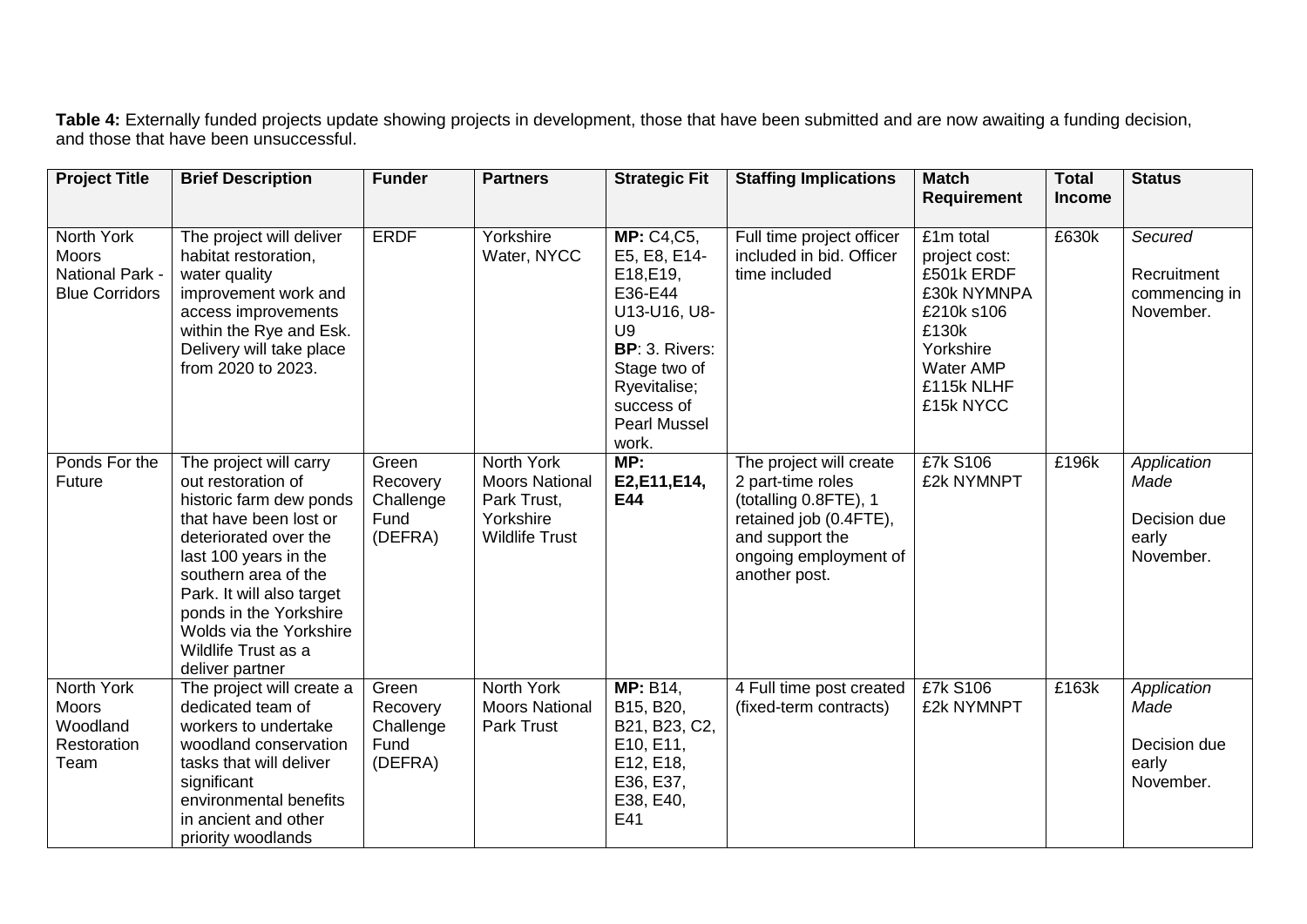| <b>Project Title</b> | <b>Brief Description</b> | <b>Funder</b> | <b>Partners</b> | <b>Strategic Fit</b> | <b>Staffing Implications</b> | <b>Match</b><br><b>Requirement</b> | <b>Total</b><br><b>Income</b> | <b>Status</b> |
|----------------------|--------------------------|---------------|-----------------|----------------------|------------------------------|------------------------------------|-------------------------------|---------------|
|                      | within the National      |               |                 |                      |                              |                                    |                               |               |
|                      | Park.                    |               |                 |                      |                              |                                    |                               |               |
|                      | It will aim to conserve  |               |                 |                      |                              |                                    |                               |               |
|                      | and enhance 193          |               |                 |                      |                              |                                    |                               |               |
|                      | hectares of woodland,    |               |                 |                      |                              |                                    |                               |               |
|                      | primarily on sites where |               |                 |                      |                              |                                    |                               |               |
|                      | past conservation work   |               |                 |                      |                              |                                    |                               |               |
|                      | has not been actively    |               |                 |                      |                              |                                    |                               |               |
|                      | maintained.              |               |                 |                      |                              |                                    |                               |               |